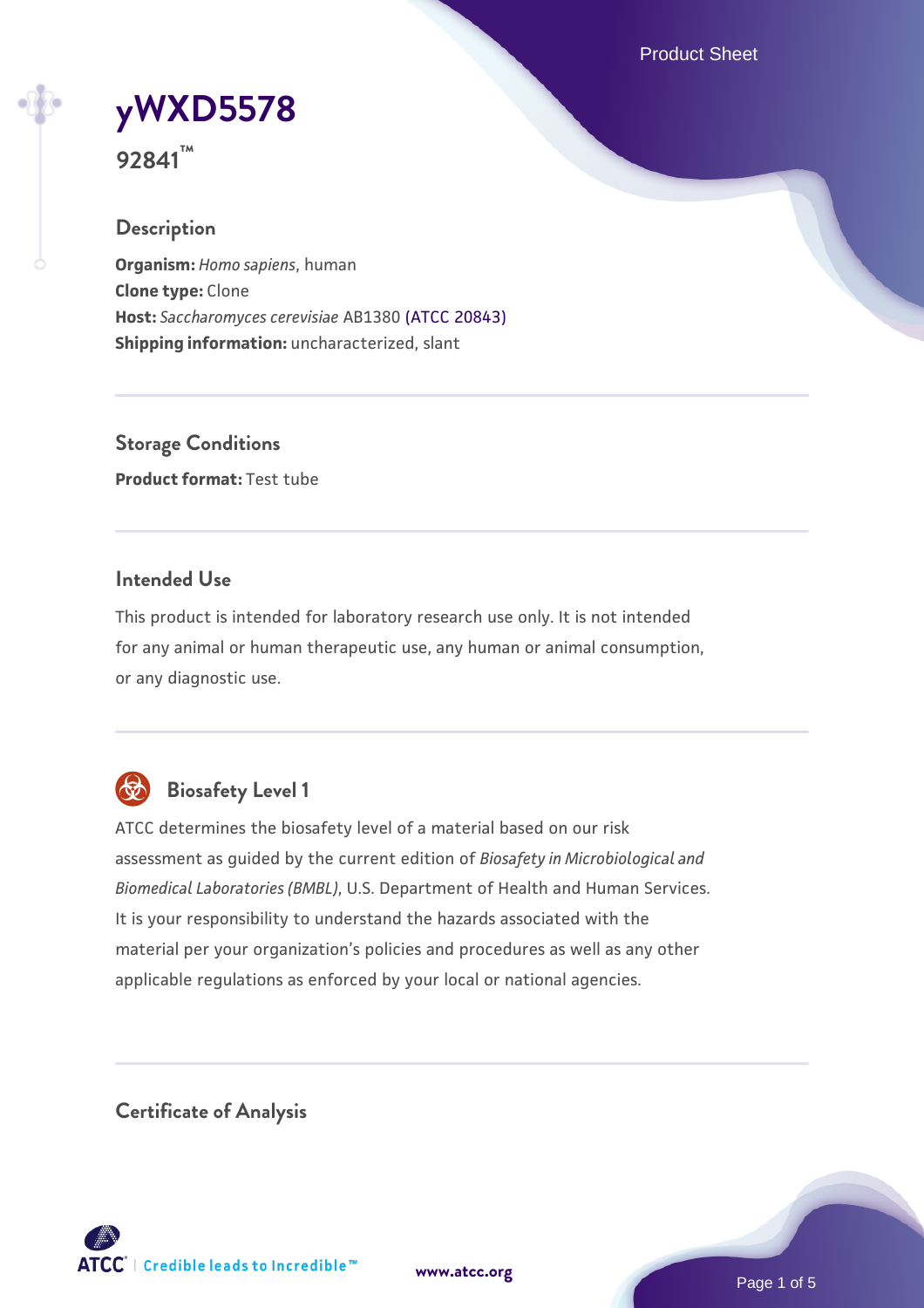#### **[yWXD5578](https://www.atcc.org/products/92841)** Product Sheet **92841**

For batch-specific test results, refer to the applicable certificate of analysis that can be found at www.atcc.org.

# **Insert Information**

**Type of DNA:** genomic **Genome:** Homo sapiens **Chromosome:** X X pter-q27.3 **Gene name:** DNA Segment, single copy **Gene product:** DNA Segment, single copy [DXS4528] **Gene symbol:** DXS4528 **Contains complete coding sequence:** Unknown **Insert end:** EcoRI

## **Vector Information**

**Construct size (kb):** 260.0 **Intact vector size:** 11.454 **Vector name:** pYAC4 **Type of vector:** YAC **Host range:** *Saccharomyces cerevisiae*; *Escherichia coli* **Vector information:** other: telomere, 3548-4235 other: telomere, 6012-6699 Cross references: DNA Seq. Acc.: U01086 **Cloning sites:** EcoRI **Markers:** SUP4; HIS3; ampR; URA3; TRP1 **Replicon:** pMB1, 7186-7186; ARS1, 9632-10376

# **Growth Conditions**

**Medium:** 



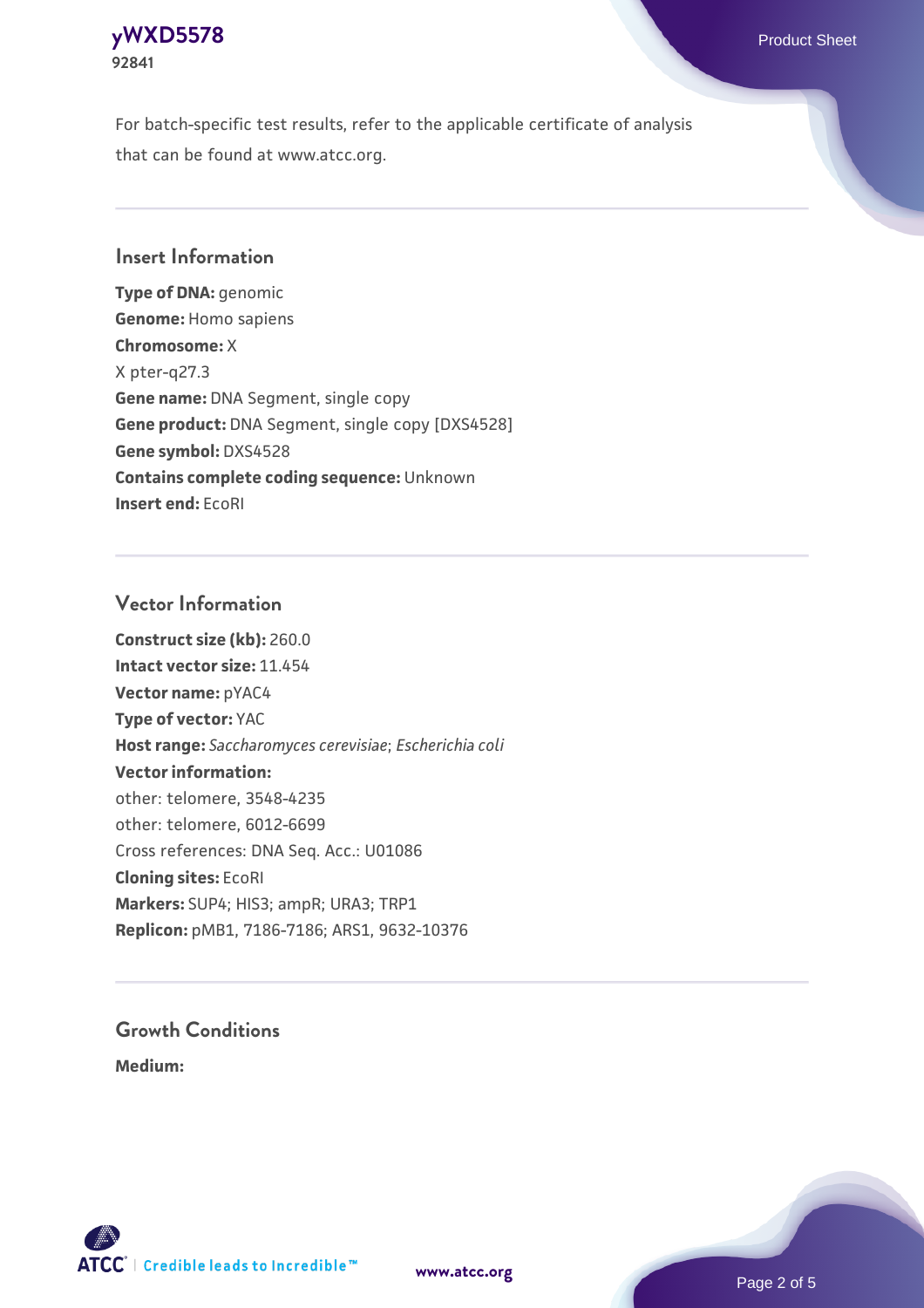#### **[yWXD5578](https://www.atcc.org/products/92841)** Product Sheet **92841**

[ATCC Medium 1245: YEPD](https://www.atcc.org/-/media/product-assets/documents/microbial-media-formulations/1/2/4/5/atcc-medium-1245.pdf?rev=705ca55d1b6f490a808a965d5c072196) **Temperature:** 30°C

#### **Notes**

More information may be available from ATCC (http://www.atcc.org or 703- 365-2620).

# **Material Citation**

If use of this material results in a scientific publication, please cite the material in the following manner: yWXD5578 (ATCC 92841)

# **References**

References and other information relating to this material are available at www.atcc.org.

# **Warranty**

The product is provided 'AS IS' and the viability of ATCC® products is warranted for 30 days from the date of shipment, provided that the customer has stored and handled the product according to the information included on the product information sheet, website, and Certificate of Analysis. For living cultures, ATCC lists the media formulation and reagents that have been found to be effective for the product. While other unspecified media and reagents may also produce satisfactory results, a change in the ATCC and/or depositor-recommended protocols may affect the recovery, growth, and/or function of the product. If an alternative medium formulation or reagent is used, the ATCC warranty for viability is no longer



**[www.atcc.org](http://www.atcc.org)**

Page 3 of 5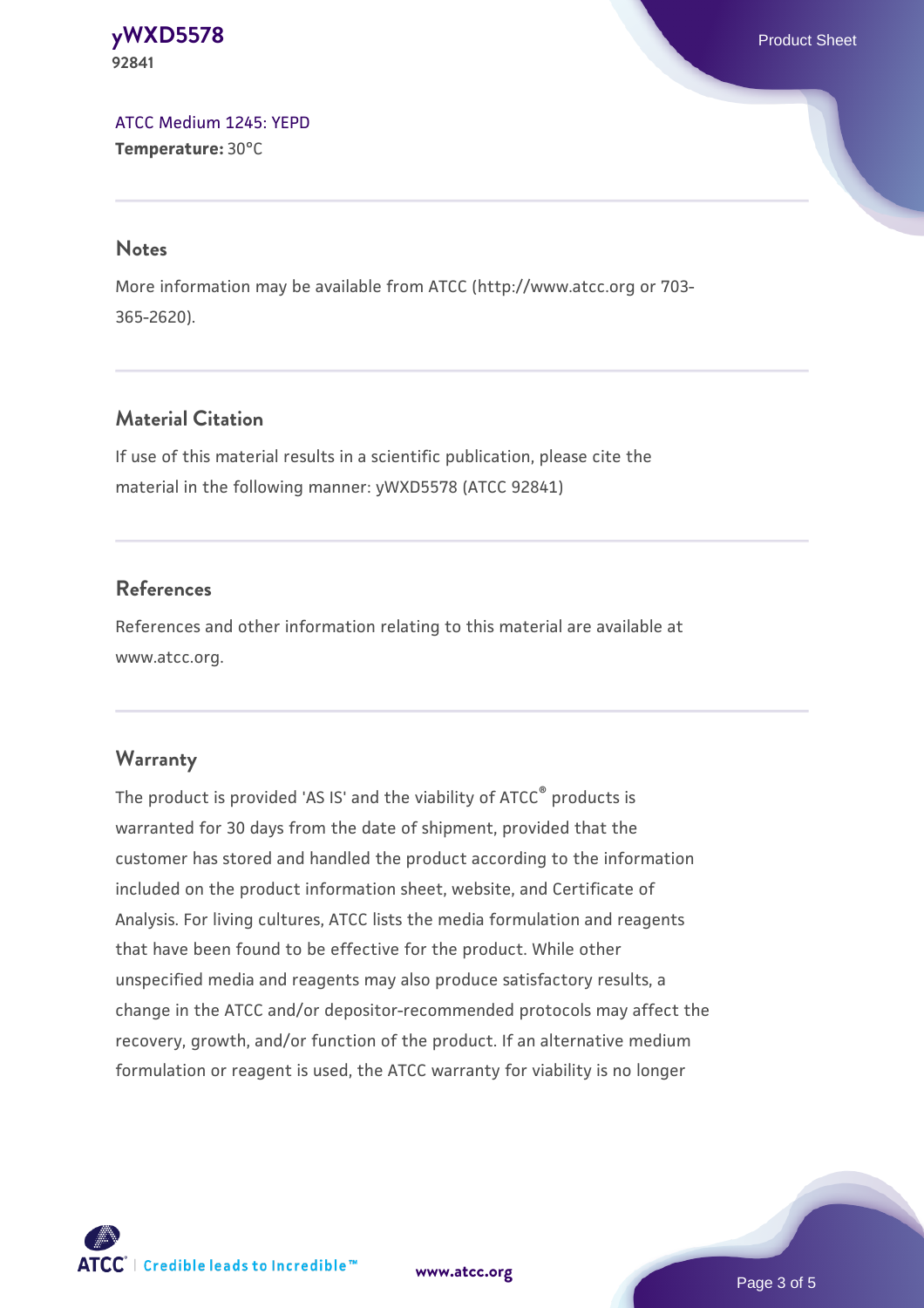**[yWXD5578](https://www.atcc.org/products/92841)** Product Sheet **92841**

valid. Except as expressly set forth herein, no other warranties of any kind are provided, express or implied, including, but not limited to, any implied warranties of merchantability, fitness for a particular purpose, manufacture according to cGMP standards, typicality, safety, accuracy, and/or noninfringement.

#### **Disclaimers**

This product is intended for laboratory research use only. It is not intended for any animal or human therapeutic use, any human or animal consumption, or any diagnostic use. Any proposed commercial use is prohibited without a license from ATCC.

While ATCC uses reasonable efforts to include accurate and up-to-date information on this product sheet, ATCC makes no warranties or representations as to its accuracy. Citations from scientific literature and patents are provided for informational purposes only. ATCC does not warrant that such information has been confirmed to be accurate or complete and the customer bears the sole responsibility of confirming the accuracy and completeness of any such information.

This product is sent on the condition that the customer is responsible for and assumes all risk and responsibility in connection with the receipt, handling, storage, disposal, and use of the ATCC product including without limitation taking all appropriate safety and handling precautions to minimize health or environmental risk. As a condition of receiving the material, the customer agrees that any activity undertaken with the ATCC product and any progeny or modifications will be conducted in compliance with all applicable laws, regulations, and guidelines. This product is provided 'AS IS' with no representations or warranties whatsoever except as expressly set forth herein and in no event shall ATCC, its parents, subsidiaries, directors, officers, agents, employees, assigns, successors, and affiliates be liable for indirect, special, incidental, or consequential damages of any kind in connection with or arising out of the customer's use of the product. While reasonable effort is made to ensure authenticity and reliability of materials on deposit, ATCC is not liable for damages arising from the misidentification or



**[www.atcc.org](http://www.atcc.org)**

Page 4 of 5